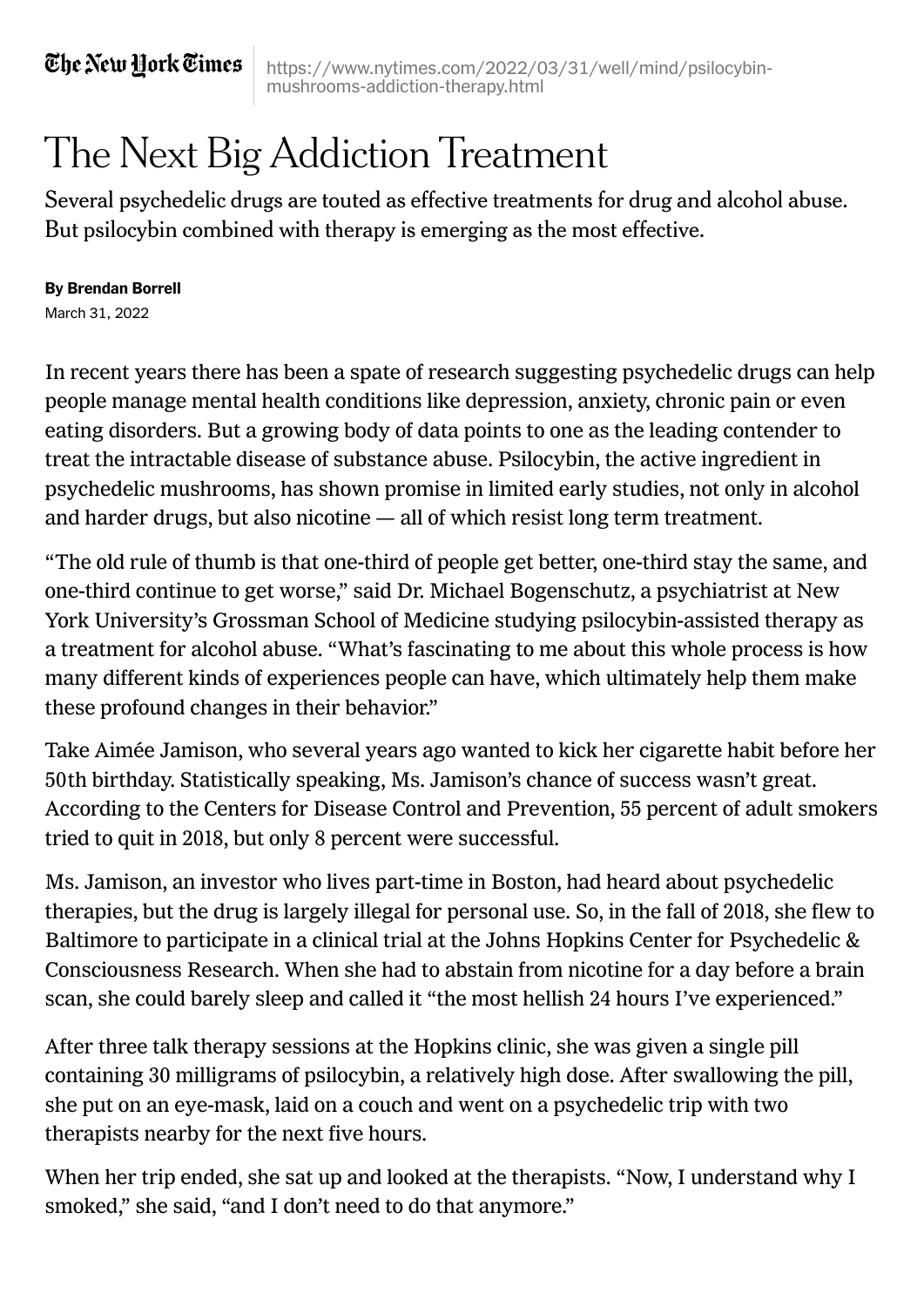Over the next couple months Ms. Jamison attended several more therapy sessions, but took no additional psilocybin. She hasn't touched a cigarette in the years since. An early version of that study (in which [participants](https://www.ncbi.nlm.nih.gov/pmc/articles/PMC4286320/) had two or three psilocybin sessions), published in 2014, reported an 80 percent success rate in 15 smokers, compared with 35 percent typically observed in patients taking the leading conventional antismoking drug Chantix.

Buoyed by such positive outcomes, the Hopkins study has expanded to include more participants, and, last year, the team received a \$4 million grant from the National Institutes of Health.

It's still uncertain how effective using psilocybin to treat addiction is in the long-term and whether some individuals are more likely to benefit than others. Some study participants have had troubling experiences during their trips, and experts say that people should not be taking the drug outside of legitimate research studies or without medical supervision.

The five-hour duration of the experience will also make it costly in a health care setting, which could limit its use in lower-income communities disproportionately affected by drug and alcohol abuse. Still, many experts hungry for new addiction therapies say that psilocybin represents a new and potentially exciting treatment for people suffering from a disease that is difficult to address.

## Treating more than a chemical dependency

One of the reasons addictions are so hard to treat is that most are more than chemical dependency. Long after the short-term withdrawals have waned, people suffering from addiction often face living without the stress release valve that their habit gave them. Those wishing to quit may persevere for a few weeks or months, but when stressed or upset, their brains often divert them back to the familiar territory of their addiction.

Some experts say psilocybin addresses that psychological need. Along with LSD and mescaline, it is known as a "classic psychedelic," which activates switches in the brain's visual cortex, the [serotonin](https://pubmed.ncbi.nlm.nih.gov/23785166/) 5-HT2a receptors, producing hallucinations. Back in the psychedelic heyday of the 1950s and 1960s, such drugs were evaluated for treating depression and addiction with mixed [results.](https://www.ntnu.edu/documents/139226/8932977/JOP439253.pdf)

But that work was put on ice in the 1970s with the passage of the Controlled Substances Act, which placed LSD and psilocybin in the most restrictive legal category, known as Schedule 1.

Thirty years later, in 2000, Roland Griffiths, a psychopharmacologist at Johns Hopkins, received the green light from the Food and Drug Administration to study the psychological effects of psilocybin on 30 volunteers. In a survey given to participants two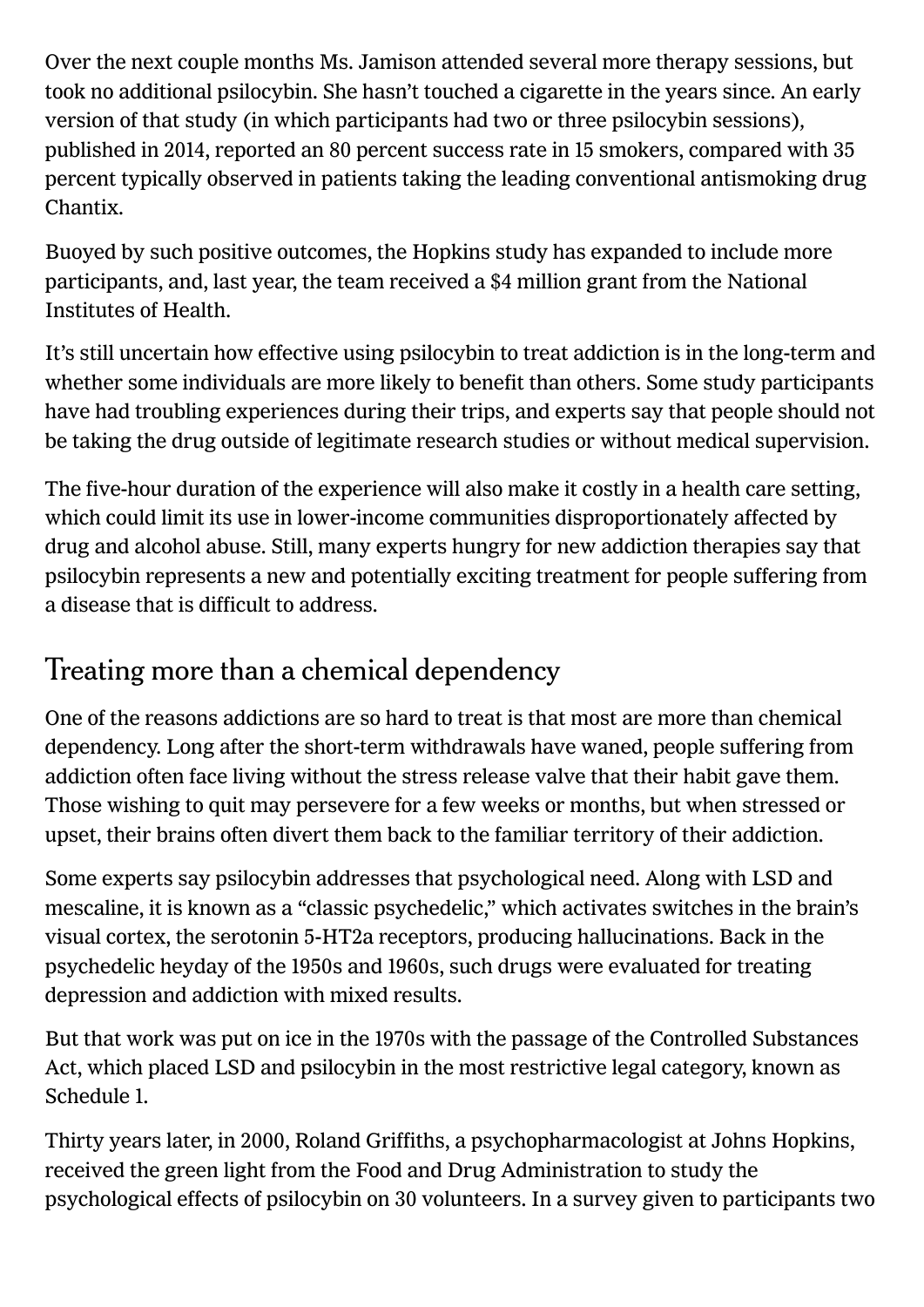months after their session, [more](https://www.hopkinsmedicine.org/press_releases/2006/griffithspsilocybin.pdf) than half ranked it as among the most meaningful experiences of their lives.

Psychedelic research has blossomed since then. A British study [published](https://ajp.psychiatryonline.org/doi/10.1176/appi.ajp.2021.21030277) earlier this year found that people with severe alcohol abuse disorder who received ketamineassisted therapy abstained from drinking 10 percent more over six months than those who received just a placebo along with therapy or education.

Some studies on ketamine and addiction, however, suggest that its antidepressant effect [wears](https://www.ncbi.nlm.nih.gov/pmc/articles/PMC6785189/) off over time, and participants may need repeated infusions. This is a potential problem because the drug [itself](https://www.nytimes.com/2021/11/04/well/ketamine-therapy-depression.html) has the potential to become a drug of abuse and overdoses can, in rare cases, be [fatal](https://watermark.silverchair.com/28-1-71.pdf?token=AQECAHi208BE49Ooan9kkhW_Ercy7Dm3ZL_9Cf3qfKAc485ysgAAArswggK3BgkqhkiG9w0BBwagggKoMIICpAIBADCCAp0GCSqGSIb3DQEHATAeBglghkgBZQMEAS4wEQQMbduUPaWe9iK0ka4CAgEQgIICbh9of1ZdjUimCwLsHx1KxTvIkZyXv1aGc3j6ZenGQuFz0nq9MCl9uIR4Ki1mQ33lLVfdPa1oG4aJCb8VBoRJUU1RLF9tGV8tBzHmnk9k--hZEqgVMGDBoerAAt06CsVKYOl98ljzSOJ021gr72cBcBAJEjZE-So1OdxMxlGekNw0prEMLP-W5s8QlIOGqf6TPTrU1m53GKgsPeQLfr6OIqSWNUMSZlCRIhEiZJS2TYL5-FQUS4VhgjV7OsC4l7DpUbvQr-2V4HZ3e-EktninjdVUWSsY5zrgtU8qRWCBb36d1ZoRX6sjHHsIn14ILHux48IS8wsUqcvDlQTYupHB1X4BI4gcqXW4ahO1u9n-PByRC56oB670ewY-HA3i-qPIC3XREQ8UHto8bnBW-Xdx_qwFVhx-IpTKq4_6smHmU4Id5729yfrqH8EMzIdFGHLUeKNN9W4GYsG1n5dXusDHwrflAgk17f78StxNC5YHbqhbqa4dkP0QvHgiIInVKy0ohb61R33R21HkdqE9ZeRYcCAzl4WVLPAALlAyovL8s3ghb9Gn9otjuaNEiEghr2MHXpmFGNE9-4loEv6e77drzuRIVnSVlC5sjhIx_GHtUynb21-ax34NUXyppkpxI1VbCN1S4yQ0lxYMATxbhZigygi4VYQ_i1e4cn2XNwqbzgeQAsrEUT2MEuV0vjPtmbjaCl1a8yPAeNSB8miB9IiAvTocFHmvPEWWXIvIb4bvGt2j9sXo349jOJwHN69fPeUEu6V7TA619zBOjnTjhSrX8lbpm-C7DOxrY9NeWRzREeQclSAWlEGlFDqcQFNvw9o).

Researchers who are enthusiastic about psilocybin say its longer, more intense psychedelic experience make it a more long-lasting therapeutic. It generally requires just a single session or sometimes several sessions to be effective, provided it's integrated with psychotherapy or some other form of counseling.

"People have greater mental flexibility following psilocybin," said Matthew Johnson, a psychologist at Johns Hopkins who leads the smoking trial. "That increase in openness might be a permanent change that can help in overcoming addiction."

## An uncertain future

Although psilocybin remains illegal under federal drug laws, some cities, including Denver, and Santa Cruz, Calif., have decriminalized it. Oregon, in November 2020, voted to become the first state to legalize it for medical use.

Psilocybin is considered safer than ketamine and is not [habit-forming,](https://journals.lww.com/behaviouralpharm/Abstract/2004/03000/Transient_reinforcing_effects_of.7.aspx) but it does have its downsides. The [greatest](https://www.ncbi.nlm.nih.gov/pmc/articles/PMC5551678/) risks may come from a person who uses the drug alone and wanders into traffic or other dangerous situations while high. Even in the supervised setting of a research laboratory, users often experience side effects, such as vomiting or loss of coordination, and the trip itself can [produce](https://www.ncbi.nlm.nih.gov/pmc/articles/PMC7034876/) anxiety, pain or even a psychotic break.

"One of the big challenges of these treatments is that the effects are somewhat unpredictable," Dr. Bogenschutz said.

The California Institute of Integral Studies is one of the best known organizations offering a [certificate](https://www.ciis.edu/research-centers/center-for-psychedelic-therapies-and-research/about-the-certificate-in-psychedelic-assisted-therapies-and-research) program to train future therapists working with psychedelics, but since psilocybin-assisted therapy remains illegal, an underground treatment market has popped up around the country.